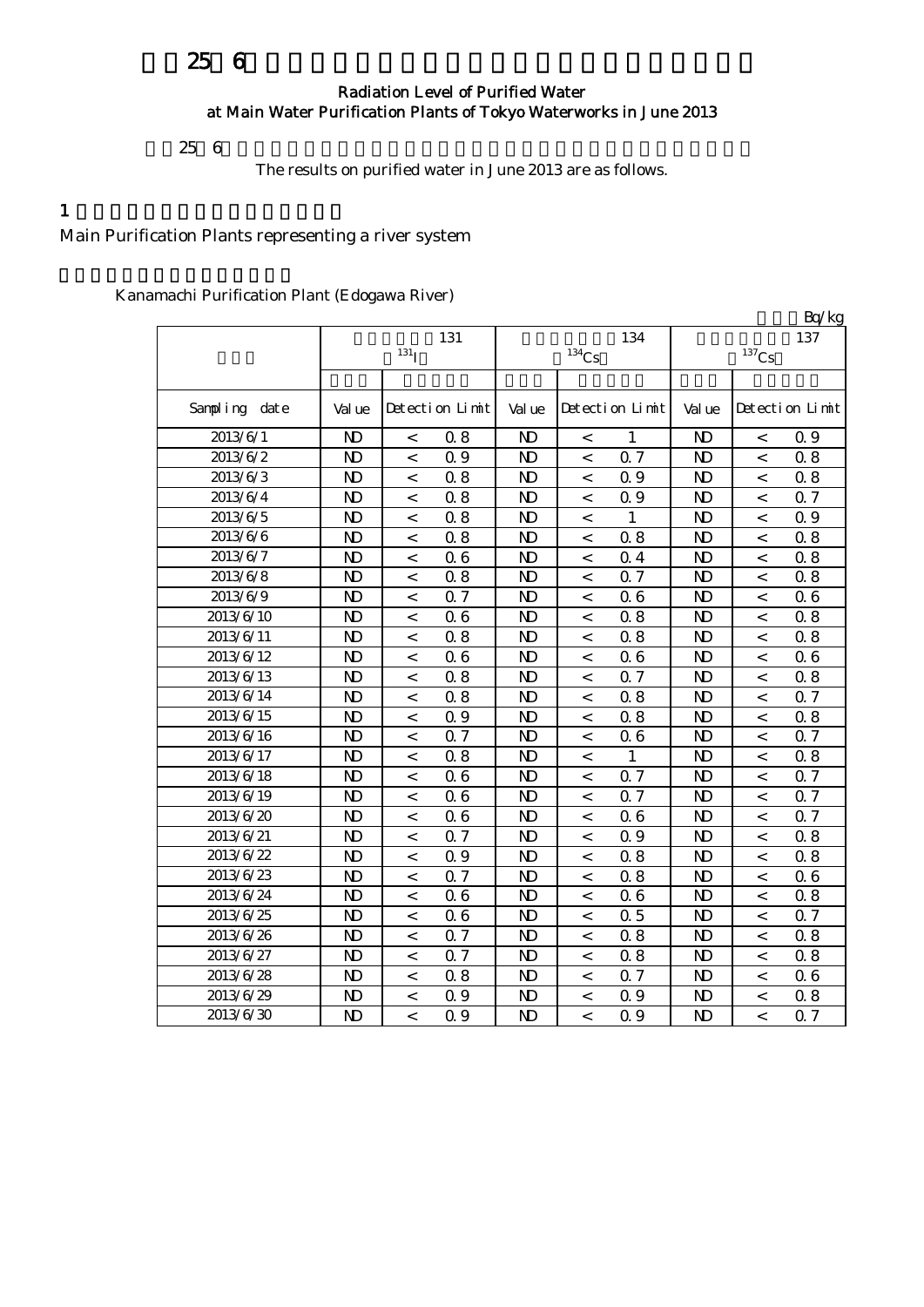#### Asaka Purification Plant (Arakawa River)

|               | 131<br>131 <sub>T</sub> |                          |                 |                | $^{134}\mathrm{Cs}$      | 134             | $L_V$ $R_S$<br>137<br>$^{137}\mathrm{Cs}$ |                          |                 |
|---------------|-------------------------|--------------------------|-----------------|----------------|--------------------------|-----------------|-------------------------------------------|--------------------------|-----------------|
| Sampling date | Val ue                  |                          | Detection Limit | Val ue         |                          | Detection Limit | Val ue                                    |                          | Detection Limit |
| 2013/6/1      | N <sub>D</sub>          | $\,<$                    | 0.8             | N <sub>D</sub> | $\,<$                    | 0.8             | $\mathbf{N}$                              | $\,<$                    | 06              |
| 2013/6/2      | N <sub>D</sub>          | $\,<\,$                  | 06              | N <sub>D</sub> | $\,<\,$                  | 0.6             | $\mathbf{N}$                              | $\,<\,$                  | 0.8             |
| 2013/6/3      | N <sub>D</sub>          | $\,<\,$                  | 06              | N <sub>D</sub> | $\,<\,$                  | 0.7             | $\mathbf{N}$                              | $\overline{\phantom{a}}$ | 0.7             |
| 2013/6/4      | N <sub>D</sub>          | $\,<\,$                  | 06              | ND             | $\,<\,$                  | 0.7             | $\mathbf{N}$                              | $\,<\,$                  | 0.7             |
| 2013/6/5      | N <sub>D</sub>          | $\overline{\phantom{a}}$ | 0.8             | $\mathbf{N}$   | $\overline{<}$           | 0.8             | N <sub>D</sub>                            | $\overline{<}$           | 0.8             |
| 2013/6/6      | $\mathbf{D}$            | $\,<\,$                  | 06              | $\mathbf{D}$   | $\,<$                    | 0.6             | N <sub>D</sub>                            | $\,<$                    | 0.7             |
| 2013/6/7      | N <sub>D</sub>          | $\,<\,$                  | 0.8             | $\mathbf{D}$   | $\,<$                    | 0.8             | N <sub>D</sub>                            | $\,<\,$                  | 0.9             |
| 2013/6/8      | $\mathbf{D}$            | $\,<$                    | Q 9             | $\mathbf{D}$   | $\,<\,$                  | 0.8             | $\mathbf{N}$                              | $\,<$                    | 0.8             |
| 2013/6/9      | N <sub>D</sub>          | $\,<\,$                  | 0.7             | N <sub>D</sub> | $\,<\,$                  | 0.7             | N <sub>D</sub>                            | $\,<\,$                  | 0.8             |
| 2013/6/10     | N <sub>D</sub>          | $\,<\,$                  | 0.8             | N <sub>D</sub> | $\,<$                    | 0.9             | $\mathbf{D}$                              | $\,<\,$                  | 0.8             |
| 2013/6/11     | $\mathbf{D}$            | $\,<$                    | 06              | N <sub>D</sub> | $\,<\,$                  | 0.5             | N <sub>D</sub>                            | $\,<\,$                  | 0.7             |
| 2013/6/12     | $\mathbf{D}$            | $\,<\,$                  | 06              | N <sub>D</sub> | $\,<$                    | 0.6             | $\mathbf{N}$                              | $\,<\,$                  | 0.7             |
| 2013/6/13     | $\mathbf{D}$            | $\,<\,$                  | 0.7             | $\mathbf{D}$   | $\,<\,$                  | 0.5             | N <sub>D</sub>                            | $\overline{\phantom{a}}$ | 0.7             |
| 2013/6/14     | N <sub>D</sub>          | $\,<\,$                  | 0.7             | ND             | $\,<\,$                  | 0.7             | N <sub>D</sub>                            | $\,<\,$                  | 0.7             |
| 2013/6/15     | N <sub>D</sub>          | $\overline{<}$           | 0.8             | N <sub>D</sub> | $\overline{<}$           | 0.8             | $\overline{D}$                            | $\overline{a}$           | 0.8             |
| 2013/6/16     | $\mathbf{D}$            | $\,<\,$                  | 06              | N <sub>D</sub> | $\,<$                    | 0.6             | $\mathbf{D}$                              | $\,<\,$                  | 0.8             |
| 2013/6/17     | $\mathbf{D}$            | $\,<\,$                  | 0.8             | $\mathbf{N}$   | $\,<\,$                  | 0.7             | $\mathbf{N}$                              | $\,<$                    | 1               |
| 2013/6/18     | $\mathbf{D}$            | $\,<\,$                  | 0.8             | $\mathbf{N}$   | $\,<\,$                  | 0.9             | $\mathbf{N}$                              | $\,<\,$                  | 0.7             |
| 2013/6/19     | N <sub>D</sub>          | $\,<\,$                  | 0.8             | $\mathbf{N}$   | $\,<\,$                  | 0.8             | N <sub>D</sub>                            | $\,<\,$                  | 0.8             |
| 2013/6/20     | $\mathbf{D}$            | $\,<$                    | Q 7             | N <sub>D</sub> | $\,<$                    | 0.8             | $\mathbf{N}$                              | $\overline{a}$           | 0.8             |
| 2013/6/21     | N <sub>D</sub>          | $\,<\,$                  | 06              | N <sub>D</sub> | $\,<\,$                  | 0.6             | N <sub>D</sub>                            | $\,<\,$                  | 0.7             |
| 2013/6/22     | $\mathbf{D}$            | $\,<$                    | Q 9             | $\mathbf{N}$   | $\,<\,$                  | Q 9             | $\mathbf{D}$                              | $\prec$                  | 06              |
| 2013/6/23     | N <sub>D</sub>          | $\,<\,$                  | 0.8             | $\mathbf{D}$   | $\,<\,$                  | 0.9             | N <sub>D</sub>                            | $\overline{\phantom{a}}$ | 0.9             |
| 2013/6/24     | N <sub>D</sub>          | $\overline{\phantom{a}}$ | $0.8\,$         | $\mathbf{N}$   | $\overline{<}$           | 0.8             | N <sub>D</sub>                            | $\,<$                    | 0.7             |
| 2013/6/25     | $\mathbf{D}$            | $\,<\,$                  | 0.7             | $\mathbf{D}$   | $\overline{\phantom{a}}$ | Q 9             | $\mathbf{N}$                              | $\,<$                    | 0.8             |
| 2013/6/26     | N <sub>D</sub>          | $\,<\,$                  | 0.8             | $\mathbf{D}$   | $\,<$                    | 0.8             | N <sub>D</sub>                            | $\,<\,$                  | 0.8             |
| 2013/6/27     | $\mathbf{D}$            | $\,<\,$                  | 0.7             | $\mathbf{D}$   | $\,<\,$                  | 0.6             | $\mathbf{N}$                              | $\,<\,$                  | 0.8             |
| 2013/6/28     | N <sub>D</sub>          | $\,<\,$                  | 06              | N <sub>D</sub> | $\,<\,$                  | 0.8             | N)                                        | $\,<\,$                  | 0.8             |
| 2013/6/29     | $\mathbf{D}$            | $\,<\,$                  | 0.9             | $\mathbf{N}$   | $\,<$                    | Q 9             | $\mathbf{N}$                              | $\,<$                    | 0.8             |
| 2013/6/30     | $\mathbf{D}$            | $\,<\,$                  | 0.8             | N <sub>D</sub> | $\,<\,$                  | Q 9             | N <sub>D</sub>                            | $\,<$                    | 0.7             |

 $Rn/kg$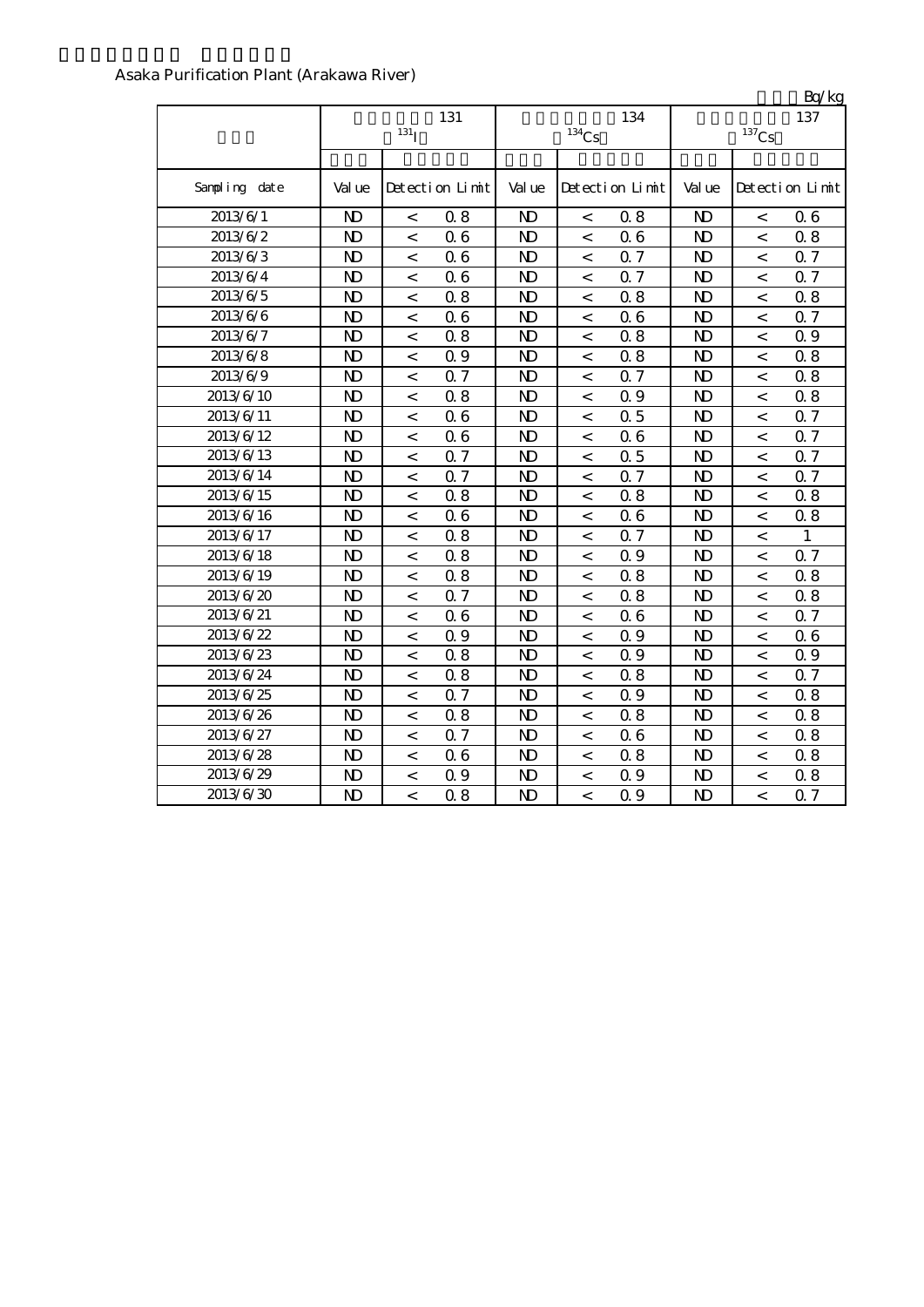| Ozaku Purification Plant (Tamagawa River) |  |
|-------------------------------------------|--|
|-------------------------------------------|--|

|                       |                | 131<br>131 <sub>T</sub>  |                 |                | 134<br>$^{134}\mathrm{Cs}$ |                 |                | $\mathbf{L}$<br>137<br>$^{137}\mathrm{Cs}$ |                 |  |
|-----------------------|----------------|--------------------------|-----------------|----------------|----------------------------|-----------------|----------------|--------------------------------------------|-----------------|--|
| Sampling date         | Val ue         |                          | Detection Limit | Val ue         |                            | Detection Limit | Val ue         |                                            | Detection Limit |  |
| 2013/6/1              | $\mathbf{D}$   | $\,<$                    | 0.8             | $\mathbf{N}$   | $\,<$                      | 0.6             | N <sub>D</sub> | $\,<$                                      | 0.8             |  |
| 2013/6/2              | $\mathbf{D}$   | $\,<\,$                  | 0.7             | $\mathbf{N}$   | $\,<\,$                    | 0.7             | N <sub>D</sub> | $\,<$                                      | 0.8             |  |
| 2013/6/3              | $\mathbf{D}$   | $\,<\,$                  | 06              | $\mathbf{D}$   | $\,<\,$                    | 0.7             | N <sub>D</sub> | $\,<$                                      | 0.7             |  |
| 2013/6/4              | $\mathbf{N}$   | $\overline{a}$           | 06              | N <sub>D</sub> | $\overline{a}$             | 0.6             | N <sub>D</sub> | $\,<$                                      | 06              |  |
| 2013/6/5              | N <sub>D</sub> | $\,<\,$                  | 06              | $\mathbf{N}$   | $\,<$                      | 0.8             | N <sub>D</sub> | $\lt$                                      | 0.8             |  |
| $2013/6/\overline{6}$ | $\mathbf{D}$   | $\,<\,$                  | 06              | $\mathbf{D}$   | $\,<$                      | 0.8             | N <sub>D</sub> | $\,<\,$                                    | 0.8             |  |
| 2013/6/7              | $\mathbf{N}$   | $\,<$                    | 0.7             | $\mathbf{N}$   | $\,<$                      | 0.6             | N <sub>D</sub> | $\,<$                                      | 06              |  |
| 2013/6/8              | N <sub>D</sub> | $\,<\,$                  | 0.9             | N <sub>D</sub> | $\,<$                      | 0.9             | N <sub>D</sub> | $\,<$                                      | 0.8             |  |
| 2013/6/9              | $\mathbf{N}$   | $\,<\,$                  | 0.8             | N <sub>D</sub> | $\,<\,$                    | Q 9             | N <sub>D</sub> | $\,<$                                      | 0.8             |  |
| 2013/6/10             | $\mathbf{N}$   | $\,<\,$                  | 0.8             | N <sub>D</sub> | $\,<\,$                    | 0.8             | N <sub>D</sub> | $\,<$                                      | 0.9             |  |
| 2013/6/11             | $\mathbf{D}$   | $\,<\,$                  | 0.7             | $\mathbf{N}$   | $\,<$                      | 0.8             | N <sub>D</sub> | $\,<$                                      | Q 7             |  |
| 2013/6/12             | $\mathbf{D}$   | $\,<\,$                  | 0.7             | N)             | $\,<\,$                    | 0.8             | N <sub>D</sub> | $\,<\,$                                    | 0.8             |  |
| 2013/6/13             | $\mathbf{N}$   | $\,<\,$                  | 06              | N <sub>D</sub> | $\,<\,$                    | 0.7             | N <sub>D</sub> | $\,<$                                      | Q 7             |  |
| 2013/6/14             | N <sub>D</sub> | $\lt$                    | 0.8             | $\mathbf{N}$   | $\lt$                      | 0.8             | N <sub>D</sub> | $\lt$                                      | 0.7             |  |
| 2013/6/15             | $\mathbf{D}$   | $\,<\,$                  | 1               | N <sub>D</sub> | $\,<\,$                    | 0.8             | $\mathbf{N}$   | $\,<\,$                                    | 0.8             |  |
| 2013/6/16             | $\mathbf{N}$   | $\,<$                    | 06              | N <sub>D</sub> | $\,<\,$                    | 0.5             | N <sub>D</sub> | $\,<$                                      | 0.7             |  |
| 2013/6/17             | N <sub>D</sub> | $\,<$                    | 0.7             | N <sub>D</sub> | $\,<$                      | 0.5             | N <sub>D</sub> | $\,<$                                      | 0.8             |  |
| 2013/6/18             | $\mathbf{N}$   | $\,<\,$                  | 06              | N <sub>D</sub> | $\,<\,$                    | 0.7             | N <sub>D</sub> | $\,<\,$                                    | 06              |  |
| 2013/6/19             | $\mathbf{D}$   | $\,<\,$                  | 06              | N <sub>D</sub> | $\,<\,$                    | Q 9             | N <sub>D</sub> | $\,<$                                      | 0.7             |  |
| 2013/6/20             | $\mathbf{D}$   | $\overline{a}$           | 06              | N <sub>D</sub> | $\,<$                      | 0.5             | N <sub>D</sub> | $\,<$                                      | 0.7             |  |
| 2013/6/21             | $\mathbf{N}$   | $\,<\,$                  | 0.8             | $\mathbf{D}$   | $\,<\,$                    | Q 9             | N <sub>D</sub> | $\,<$                                      | 0.7             |  |
| 2013/6/22             | N <sub>D</sub> | $\,<\,$                  | 1               | N <sub>D</sub> | $\,<$                      | 0.8             | N)             | $\,<$                                      | 1               |  |
| 2013/6/23             | N <sub>D</sub> | $\overline{\phantom{a}}$ | 0.8             | $\mathbf{N}$   | $\lt$                      | 0.7             | N <sub>D</sub> | $\lt$                                      | 0.8             |  |
| 2013/6/24             | $\mathbf{D}$   | $\,<\,$                  | 0.8             | $\mathbf{D}$   | $\,<\,$                    | 0.8             | N <sub>D</sub> | $\,<$                                      | 0.7             |  |
| 2013/6/25             | $\mathbf{D}$   | $\,<\,$                  | 0.5             | $\mathbf{N}$   | $\,<$                      | 0.7             | N <sub>D</sub> | $\,<\,$                                    | 0.7             |  |
| 2013/6/26             | $\mathbf{D}$   | $\,<\,$                  | 06              | N <sub>D</sub> | $\,<\,$                    | 0.8             | N)             | $\,<\,$                                    | 0.7             |  |
| 2013/6/27             | $\mathbf{D}$   | $\,<\,$                  | 0.8             | $\mathbf{D}$   | $\,<\,$                    | 0.8             | N <sub>D</sub> | $\,<$                                      | 0.8             |  |
| 2013/6/28             | $\mathbf{D}$   | $\,<\,$                  | 06              | N <sub>D</sub> | $\,<\,$                    | 0.7             | N <sub>D</sub> | $\,<$                                      | 0.5             |  |
| 2013/6/29             | $\mathbf{D}$   | $\,<$                    | 0.8             | N <sub>D</sub> | $\,<$                      | 0.9             | N <sub>D</sub> | $\,<$                                      | 0.8             |  |
| 2013/6/30             | $\mathbf{N}$   | $\lt$                    | 0.8             | $\mathbf{N}$   | $\lt$                      | 0.8             | N <sub>D</sub> | $\,<\,$                                    | 0.7             |  |

 $R_1/k_2$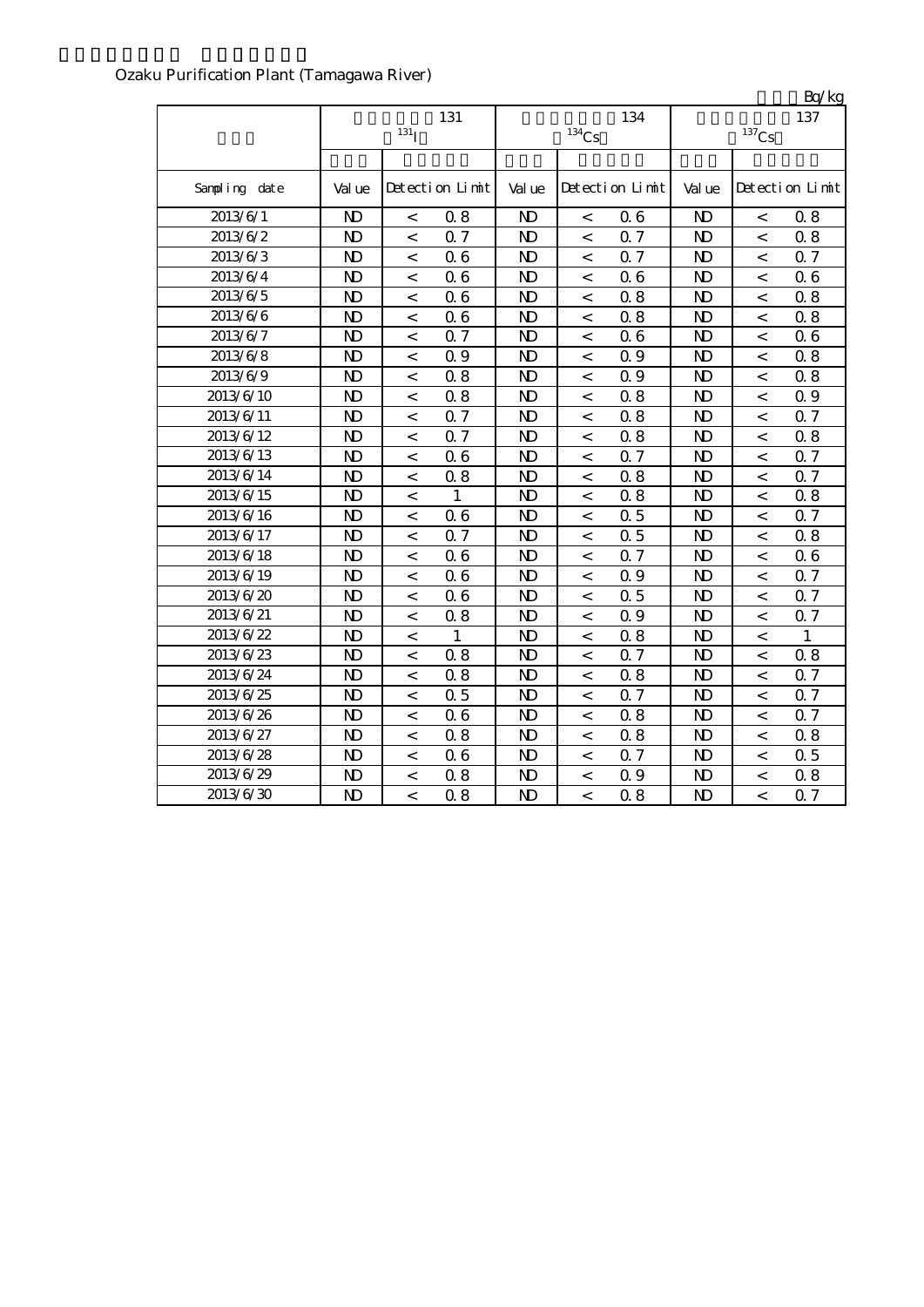|               |                |                  |                 |                |                     |                 |                |                          | Bq/kg           |
|---------------|----------------|------------------|-----------------|----------------|---------------------|-----------------|----------------|--------------------------|-----------------|
|               |                |                  | 131             |                |                     | 134             |                |                          | 137             |
|               |                | 131 <sub>I</sub> |                 |                | $^{134}\mathrm{Cs}$ |                 |                | $^{137}\mathrm{Cs}$      |                 |
|               |                |                  |                 |                |                     |                 |                |                          |                 |
| Sampling date | Val ue         |                  | Detection Limit | Val ue         |                     | Detection Limit | Val ue         |                          | Detection Limit |
| 2013/6/1      | N <sub>D</sub> | $\,<$            | 1               | N)             | $\,<$               | 1               | N <sub>D</sub> | $\,<$                    | 0.8             |
| 2013/6/2      | $\mathbf{N}$   | $\,<\,$          | 0.8             | $\mathbf{D}$   | $\,<\,$             | 0.9             | $\mathbf{D}$   | $\,<\,$                  | 0.8             |
| 2013/6/3      | N <sub>D</sub> | $\,<\,$          | Q 7             | $\mathbf{D}$   | $\,<\,$             | 0.8             | $\mathbf{D}$   | $\,<\,$                  | 0.7             |
| 2013/6/4      | $\mathbf{D}$   | $\,<\,$          | Q 7             | $\mathbf{N}$   | $\,<$               | 0.9             | $\mathbf{N}$   | $\,<\,$                  | 0.8             |
| 2013/6/5      | N <sub>D</sub> | $\,<\,$          | 0.8             | $\mathbf{D}$   | $\lt$               | 0.8             | $\mathbf{N}$   | $\,<\,$                  | 0.8             |
| 2013/6/6      | N <sub>D</sub> | $\,<\,$          | 0.5             | $\mathbf{D}$   | $\,<\,$             | 0.7             | $\mathbf{D}$   | $\,<\,$                  | 0.7             |
| 2013/6/7      | ND             | $\,<\,$          | 0.8             | $\mathbf{D}$   | $\,<\,$             | 0.7             | N)             | $\,<\,$                  | 0.7             |
| 2013/6/8      | N <sub>D</sub> | $\,<\,$          | 0.8             | $\mathbf{D}$   | $\,<\,$             | 0.7             | N <sub>D</sub> | $\,<\,$                  | 0.8             |
| 2013/6/9      | N <sub>D</sub> | $\overline{<}$   | Q 7             | $\mathbf{N}$   | $\overline{<}$      | 0.6             | $\mathbf{N}$   | $\overline{\phantom{0}}$ | Q <sub>7</sub>  |
| 2013/6/10     | $\mathbf{D}$   | $\,<$            | 06              | $\mathbf{D}$   | $\,<$               | 0.7             | $\mathbf{N}$   | $\,<\,$                  | 06              |
| 2013/6/11     | $\mathbf{D}$   | $\,<\,$          | 0.7             | $\mathbf{D}$   | $\,<\,$             | 0.8             | $\mathbf{N}$   | $\,<\,$                  | 06              |
| 2013/6/12     | N <sub>D</sub> | $\,<\,$          | 0.7             | N)             | $\,<$               | 0.7             | $\mathbf{D}$   | $\,<\,$                  | 0.7             |
| 2013/6/13     | N <sub>D</sub> | $\,<\,$          | 0.7             | N <sub>D</sub> | $\,<\,$             | 0.9             | $\mathbf{N}$   | $\,<\,$                  | 1               |
| 2013/6/14     | N <sub>D</sub> | $\,<\,$          | 0.7             | N <sub>D</sub> | $\,<\,$             | 0.8             | N <sub>D</sub> | $\,<\,$                  | 0.7             |
| 2013/6/15     | $\mathbf{D}$   | $\,<\,$          | 0.9             | $\mathbf{N}$   | $\,<\,$             | 0.8             | $\mathbf{N}$   | $\overline{\phantom{a}}$ | 0.8             |
| 2013/6/16     | N <sub>D</sub> | $\,<\,$          | Q 7             | $\mathbf{N}$   | $\,<\,$             | 0.8             | $\mathbf{D}$   | $\,<\,$                  | 0.8             |
| 2013/6/17     | N <sub>D</sub> | $\,<\,$          | Q 7             | $\mathbf{N}$   | $\,<\,$             | 0.6             | $\mathbf{N}$   | $\,<\,$                  | 0.7             |
| 2013/6/18     | N <sub>D</sub> | $\,<\,$          | Q 7             | $\mathbf{D}$   | $\,<\,$             | 0.8             | $\mathbf{D}$   | $\,<\,$                  | 0.8             |
| 2013/6/19     | N <sub>D</sub> | $\,<\,$          | 0.8             | N)             | $\,<\,$             | 0.9             | $\mathbf{D}$   | $\overline{\phantom{a}}$ | 0.8             |
| 2013/6/20     | N <sub>D</sub> | $\,<\,$          | 0.8             | $\mathbf{D}$   | $\,<\,$             | 0.8             | $\mathbf{N}$   | $\,<\,$                  | 0.8             |
| 2013/6/21     | N <sub>D</sub> | $\,<$            | 0.8             | $\mathbf{N}$   | $\,<$               | 0.9             | $\mathbf{N}$   | $\,<\,$                  | 0.9             |
| 2013/6/22     | $\mathbf{D}$   | $\,<\,$          | 06              | $\mathbf{D}$   | $\,<$               | 0.6             | $\mathbf{N}$   | $\,<\,$                  | 0.8             |
| 2013/6/23     | N <sub>D</sub> | $\,<\,$          | 0.7             | $\mathbf{D}$   | $\,<\,$             | 0.7             | $\mathbf{D}$   | $\,<\,$                  | 06              |
| 2013/6/24     | N <sub>D</sub> | $\,<$            | 06              | N)             | $\,<$               | 0.7             | $\mathbf{N}$   | $\,<\,$                  | 0.7             |
| 2013/6/25     | N <sub>D</sub> | $\,<\,$          | 0.8             | $\mathbf{D}$   | $\,<\,$             | 0.8             | N)             | $\,<\,$                  | 0.7             |
| 2013/6/26     | $\mathbf{N}$   | $\,<\,$          | 06              | $\mathbf{D}$   | $\,<\,$             | 0.7             | $\mathbf{N}$   | $\,<\,$                  | 0.8             |
| 2013/6/27     | $\mathbf{D}$   | $\,<\,$          | 06              | $\mathbf{N}$   | $\,<$               | 0.6             | $\mathbf{N}$   | $\,<\,$                  | 0.7             |
| 2013/6/28     | N <sub>D</sub> | $\,<\,$          | 06              | $\mathbf{N}$   | $\,<\,$             | 0.7             | $\mathbf{N}$   | $\,<\,$                  | Q <sub>7</sub>  |
| 2013/6/29     | N <sub>D</sub> | $\,<\,$          | 06              | $\mathbf{D}$   | $\,<$               | 0.7             | $\mathbf{D}$   | $\,<\,$                  | 0.8             |
| 2013/6/30     | N <sub>D</sub> | $\overline{<}$   | 0.7             | N <sub>D</sub> | $\,<$               | 0.7             | N <sub>D</sub> | $\overline{\phantom{a}}$ | 0.7             |

### Higashi-murayama Purification Plant (Tamagawa Arakawa River)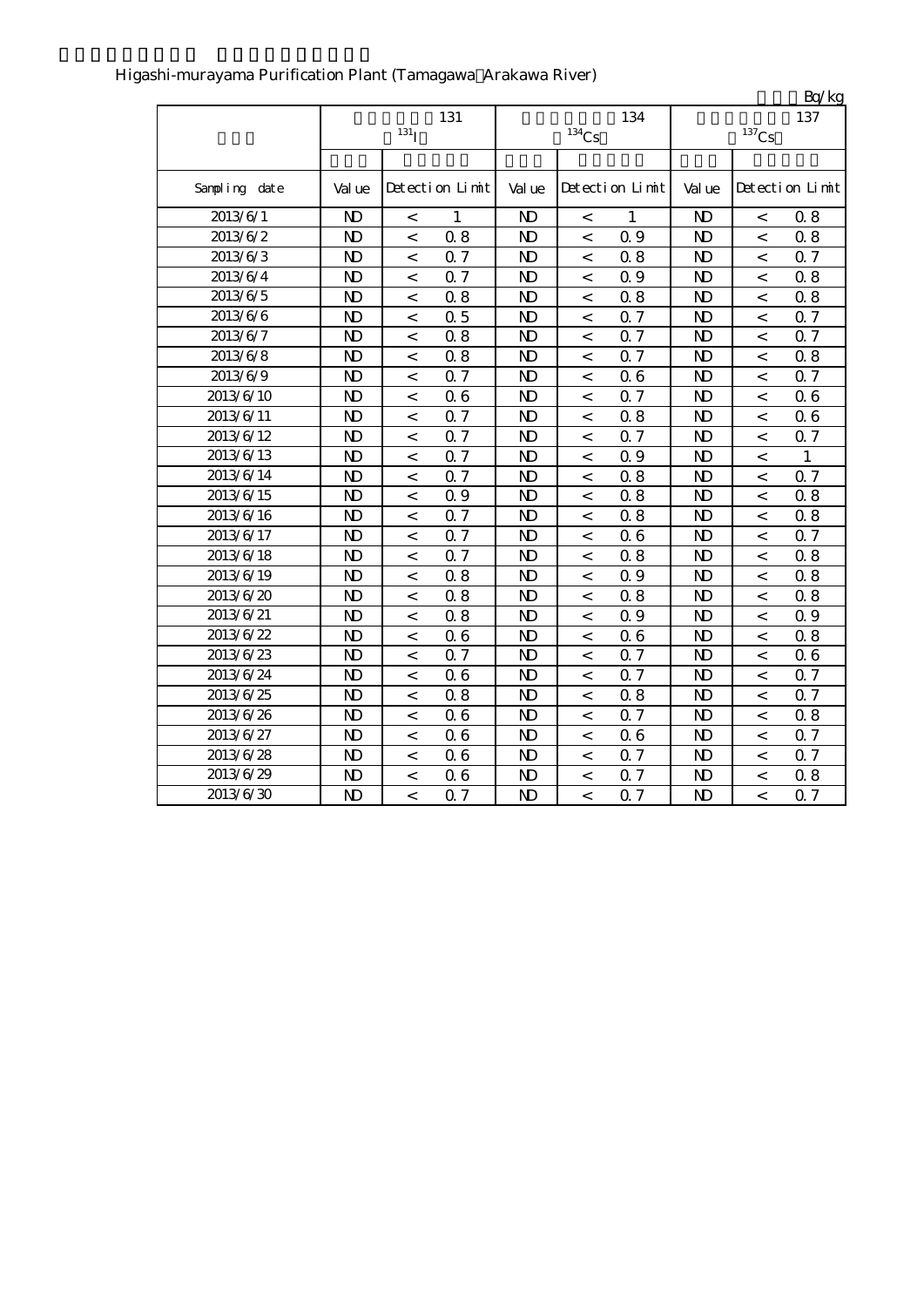|               |                         |                          |                 |                |                     |                 |                |                          | Bq/kg           |
|---------------|-------------------------|--------------------------|-----------------|----------------|---------------------|-----------------|----------------|--------------------------|-----------------|
|               | 131<br>131 <sub>l</sub> |                          |                 |                | $^{134}\mathrm{Cs}$ | 134             |                | 137                      |                 |
|               |                         |                          |                 |                |                     |                 |                | $^{137}\mathrm{Cs}$      |                 |
| Sampling date | Val ue                  |                          | Detection Limit | Val ue         |                     | Detection Limit | Val ue         |                          | Detection Limit |
| 2013/6/1      | N <sub>D</sub>          | $\,<\,$                  | 0.7             | $\mathbf{D}$   | $\,<$               | 0.8             | N <sub>D</sub> | $\,<\,$                  | 0.8             |
| 2013/6/2      | $\mathbf{N}$            | $\overline{\phantom{a}}$ | 06              | $\mathbf{D}$   | $\,<$               | 0.6             | N <sub>D</sub> | $\overline{<}$           | 06              |
| 2013/6/3      | $\mathbf{D}$            | $\,<$                    | Q 7             | $\mathbf{D}$   | $\,<$               | 0.8             | N <sub>D</sub> | $\lt$                    | 0.7             |
| 2013/6/4      | $\mathbf{D}$            | $\,<\,$                  | Q 7             | $\mathbf{D}$   | $\,<$               | 0.8             | N <sub>D</sub> | $\,<\,$                  | 0.8             |
| 2013/6/5      | $\mathbf{D}$            | $\,<\,$                  | 06              | N)             | $\,<$               | 0.7             | N <sub>D</sub> | $\,<\,$                  | 0.8             |
| 2013/6/6      | $\mathbf{D}$            | $\,<$                    | 0.8             | N)             | $\,<$               | 0.8             | N <sub>D</sub> | $\,<$                    | 0.7             |
| 2013/6/7      | N <sub>D</sub>          | $\,<\,$                  | 0.8             | $\mathbf{D}$   | $\,<$               | 0.8             | N <sub>D</sub> | $\,<\,$                  | 0.7             |
| 2013/6/8      | N <sub>D</sub>          | $\,<\,$                  | Q 7             | N <sub>D</sub> | $\,<\,$             | 0.6             | N <sub>D</sub> | $\,<\,$                  | 0.9             |
| 2013/6/9      | $\mathbf{D}$            | $\overline{\phantom{0}}$ | Q 9             | $\mathbf{N}$   | $\,<$               | 0.8             | N <sub>D</sub> | $\,<\,$                  | 0.8             |
| 2013/6/10     | $\mathbf{D}$            | $\,<\,$                  | 06              | $\mathbf{N}$   | $\,<$               | 0.6             | N <sub>D</sub> | $\,<\,$                  | 06              |
| 2013/6/11     | N <sub>D</sub>          | $\,<\,$                  | 0.7             | $\mathbf{D}$   | $\,<$               | 0.5             | N <sub>D</sub> | $\,<\,$                  | 0.8             |
| 2013/6/12     | N <sub>D</sub>          | $\,<\,$                  | Q 7             | $\mathbf{D}$   | $\,<$               | 0.8             | N <sub>D</sub> | $\,<\,$                  | 0.8             |
| 2013/6/13     | N <sub>D</sub>          | $\,<\,$                  | <b>Q7</b>       | $\mathbf{D}$   | $\,<$               | 0.9             | N <sub>D</sub> | $\prec$                  | 0.8             |
| 2013/6/14     | N <sub>D</sub>          | $\,<$                    | 06              | $\mathbf{D}$   | $\,<$               | 0.7             | N <sub>D</sub> | $\overline{\phantom{a}}$ | 0.7             |
| 2013/6/15     | N <sub>D</sub>          | $\,<\,$                  | 0.8             | $\mathbf{D}$   | $\,<\,$             | 0.7             | N <sub>D</sub> | $\overline{\phantom{a}}$ | 0.7             |
| 2013/6/16     | $\mathbf{D}$            | $\overline{\phantom{a}}$ | Q 7             | $\mathbf{D}$   | $\overline{<}$      | 0.7             | N <sub>D</sub> | $\overline{<}$           | 0.7             |
| 2013/6/17     | $\mathbf{D}$            | $\,<\,$                  | 06              | $\mathbf{D}$   | $\,<$               | 0.7             | $\mathbf{N}$   | $\,<\,$                  | 0.8             |
| 2013/6/18     | $\mathbf{D}$            | $\,<\,$                  | 06              | $\mathbf{D}$   | $\,<$               | 0.7             | N <sub>D</sub> | $\,<$                    | 0.8             |
| 2013/6/19     | N <sub>D</sub>          | $\,<\,$                  | 0.8             | $\mathbf{D}$   | $\,<$               | 0.9             | N <sub>D</sub> | $\,<\,$                  | 0.8             |
| 2013/6/20     | $\mathbf{D}$            | $\,<$                    | 0.5             | $\mathbf{D}$   | $\,<$               | 0.7             | N <sub>D</sub> | $\,<\,$                  | 0.7             |
| 2013/6/21     | $\mathbf{D}$            | $\,<\,$                  | 0.5             | $\mathbf{D}$   | $\,<$               | 0.6             | N <sub>D</sub> | $\prec$                  | 0.8             |
| 2013/6/22     | $\mathbf{D}$            | $\,<\,$                  | 0.8             | $\mathbf{D}$   | $\,<\,$             | 0.7             | N <sub>D</sub> | $\,<\,$                  | 0.7             |
| 2013/6/23     | $\mathbf{N}$            | $\,<\,$                  | 0.7             | N)             | $\,<$               | 0.7             | N <sub>D</sub> | $\,<\,$                  | 0.7             |
| 2013/6/24     | N <sub>D</sub>          | $\,<\,$                  | 06              | $\mathbf{D}$   | $\,<$               | 0.6             | N <sub>D</sub> | $\,<\,$                  | 06              |
| 2013/6/25     | N <sub>D</sub>          | $\,<\,$                  | 06              | $\mathbf{D}$   | $\,<$               | 0.5             | N <sub>D</sub> | $\,<$                    | 0.8             |
| 2013/6/26     | N <sub>D</sub>          | $\,<\,$                  | Q 7             | $\mathbf{D}$   | $\,<$               | 0.8             | N <sub>D</sub> | $\,<$                    | 0.8             |
| 2013/6/27     | N <sub>D</sub>          | $\,<\,$                  | Q 7             | $\mathbf{D}$   | $\,<$               | 0.8             | N <sub>D</sub> | $\,<\,$                  | Q 7             |
| 2013/6/28     | N <sub>D</sub>          | $\,<\,$                  | 0.8             | $\mathbf{D}$   | $\,<$               | 0.9             | N <sub>D</sub> | $\,<\,$                  | 0.8             |
| 2013/6/29     | N <sub>D</sub>          | $\,<\,$                  | Q 7             | $\mathbf{D}$   | $\,<\,$             | 0.7             | $\mathbf{N}$   | $\lt$                    | 0.8             |
| 2013/6/30     | $\mathbf{D}$            | $\lt$                    | 0.7             | ND             | $\lt$               | 0.7             | N <sub>D</sub> | $\lt$                    | 0.7             |

### Nagasawa Purification Plant (Sagamigawa River)